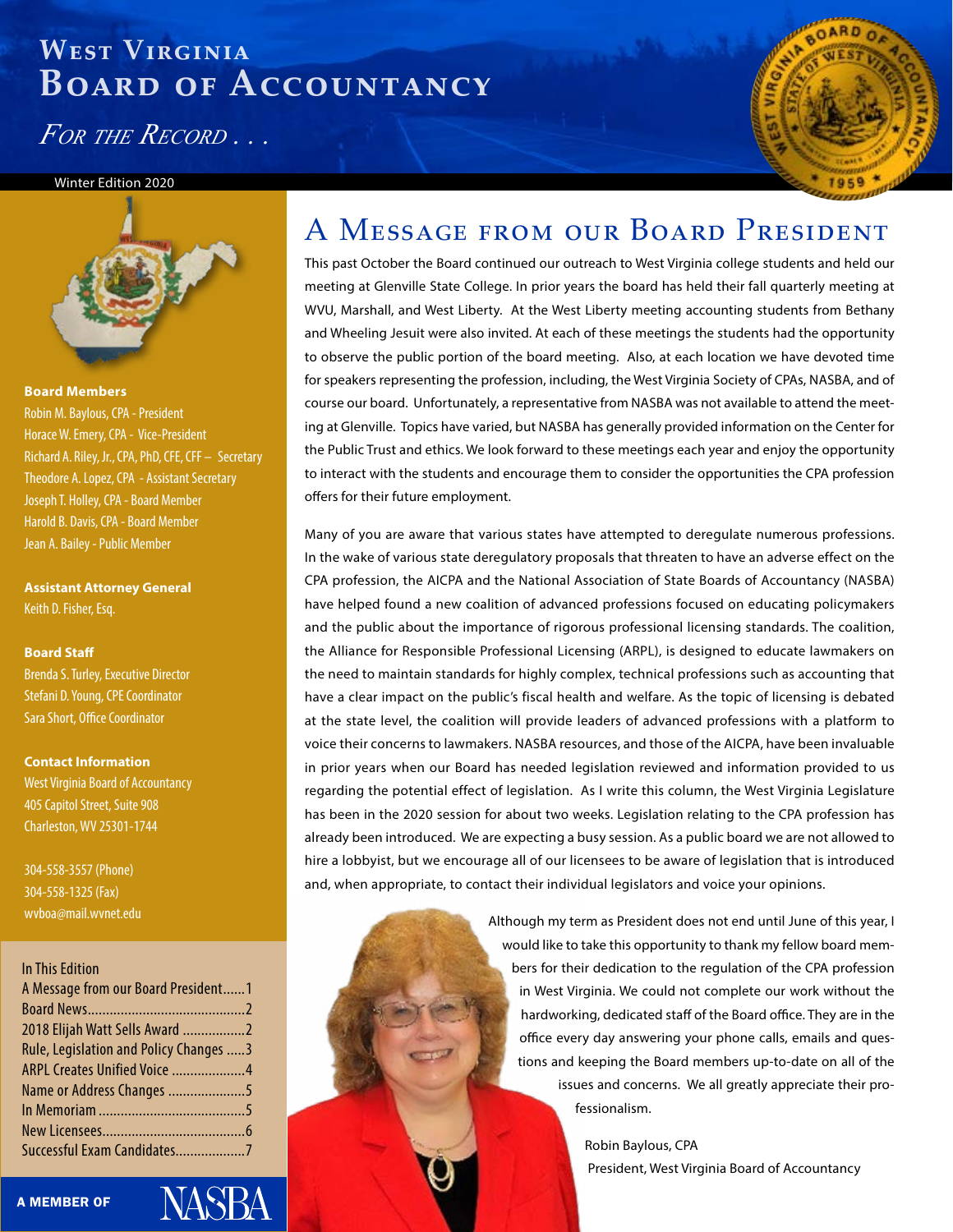<span id="page-1-0"></span>*For the Record . . .*

# **BOARD NEWS Office Closure Dates**

#### **A FOND FAREWELL!**

Many, many thanks to Out-Going Board President, Jon W. Cain, Sr., CPA. He will be remembered for contributing his leadership, dedication, and expertise to his chosen profession as a Board member from February 20, 2014 – June 30, 2017, and as Board President July 1, 2017 – July 1, 2019. Jon was the second member in the Accountancy Board's history to serve consecutive terms as President.



**Jon Cain**

The Board has also had to say farewell to Reed Tanner, CPA, David D. Hill, CPA, Barry L. Burgess, CPA, Louis J. Costanzo, III, CPA, and Donald B. Nestor, CPA. We wish them all the best in their future endeavors, and a BIG thank you for their outstanding leadership and guidance!

#### **A WARM WELCOME!**

The Board is pleased to announce that over the last two years, we have welcomed several new faces to serve on the Board. Governor Justice has appointed seven new members to the Board of Accountancy: Robin M. Baylous, CPA, Horace W. Emery, CPA, Richard A. Riley, CPA, PhD, CFE, CFF, Theodore A. Lopez, CPA, Joseph T. Holley, CPA, previous Board member Harold B. Davis, CPA and public member Jean A. Bailey. Their experience, qualifications, and accomplishments will provide the expertise necessary to perform their duties. We heartily welcome each new member!

# Two West Virginia Exam Candidates WIN THE 2018 ELIJAH WATT SELLS AWARD



The West Virginia Board of Accountancy is proud to announce that Sarah Henderson and Cailin Yoho Thompson are winners of the prestigious American Institute of Certified Public Accountants 2018 Elijah Watts Sells Award. The Elijah W. Sells Award is bestowed annually by the Institute to candidates who obtained a cumulative average score above 95.50% across all sections of the CPA Exam, and who passed all four sections of the Exam on the first attempt. Candidates are eligible for the award in the year in which the Exam was completed.

- Sarah Henderson is a graduate of the University of Charleston with a BS in Accounting and Finance.
- Cailin Thompson is a graduate of West Virginia University with a BS in Business Administration, and a Master of Accountancy, also from WVU.

Both winners are employed by Suttle & Stalnaker, PLLC – a West Virginia Accounting Firm.

*Congratulations Sarah and Cailin on your incredible performance on the CPA Examination!*

**HOTAGE** 

In accordance with the holiday schedule adopted by the State of West Virginia, the Board office will be closed on the following dates:

> January 20, 2020 Martin Luther King Jr. Day

> > February 17, 2020 President's Day

May 12, 2020 Primary Election Day

> May 25, 2020 Memorial Day

June 19, 2020 West Virginia Day (observed)

July 3, 2020 Independence Day (observed)

> September 7, 2020 Labor Day

October 12, 2020 Columbus Day

November 3, 2020 General Election Day

November 11, 2020 Veterans Day

November 26-27, 2020 Thanksgiving Holiday

December 24-25, 2020 Christmas Holiday

December 31, 2020 New Year's Eve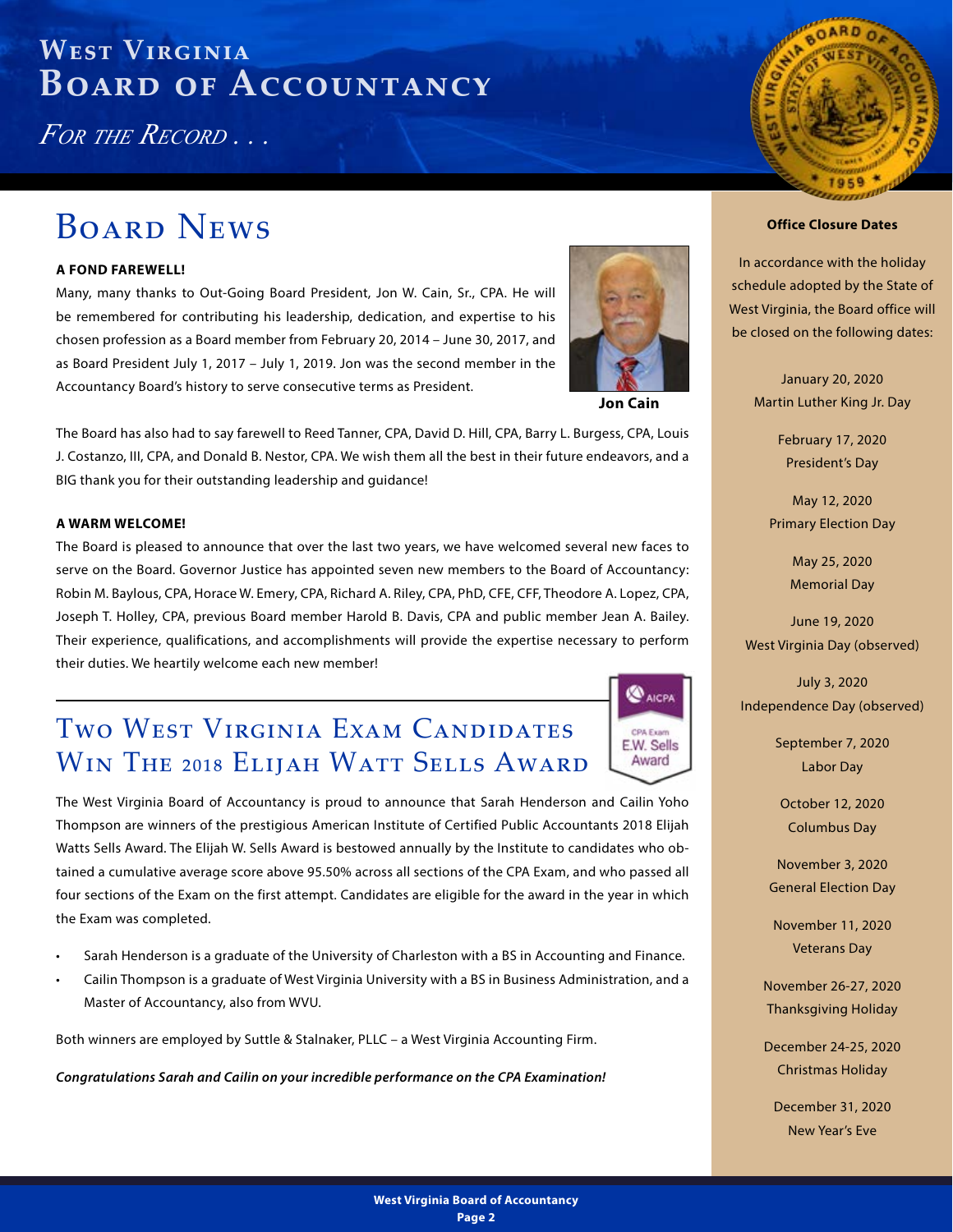<span id="page-2-0"></span>*For the Record . . .*



# Rule, Legislation and Policy Changes

*Learn about the Latest Developments for WV CPAs*

#### **NEW REQUIREMENT FOR LICENSURE APPLICANTS**

Effective July 1, 2018, the West Virginia Board of Accountancy requires an applicant for certification to submit to a criminal history record check. Please review the information below to determine the proper method of securing a record check.

#### **APPLICANTS WHO LIVE IN-STATE**

All licensure applicants who live in West Virginia will be able to schedule an appointment for electronic fingerprinting online through IdentoGO's Universal Enrollment Platform (UEP). Appointment registration and location information is available in the new UEP, allowing applicants to begin scheduling using the Board of Accountancy's new Service Code: 228QYB . The new UEP Public Website is available for scheduling at: https://eunroll.identogo.com Applicants will be required to enter the Board of Accountancy's assigned Service Code [228QYB] to begin registration and appointment setup. The Board's Service Code is not available through the look-up Service Code function and must be received directly from the Board of Accountancy Office.

#### **HOW TO SCHEDULE AN APPOINTMENT/WHAT TO BRING WITH YOU**

To schedule your 10-minute fingerprint appointment, visit https:// uenroll.identogo.com and enter the following Service Code: 228QYB. If you do not have access to the internet, you may schedule an appointment by calling 855-766-7746.

You must bring one of the identification documents from the list below to your enrollment appointment:

- 1. Driver's License issued by a State or outlying possession of the United States
- 2. Driver's License Permit issued by a State or outlying possession of the United States
- 3. State ID Card (or outlying possession of the United States) with a seal or logo from the State or State Agency
- 4. Federal ID Card with a seal or logo from a Federal agency
- 5. Government ID Card with a seal or logo from local government

#### agency

- 6. Commercial Driver's License issued by a State or outlying possession of the United States
- 7. Department of Defense Common Access Card
- 8. Employment Authorization Card/Document (I-766) with photo
- 9. Foreign Driver's License (Mexico and Canada only)
- 10. Foreign passport
- 11. Military Dependent's Identification Card
- 12. Permanent Resident Card / Green Card (I-551)
- 13. Merchant Mariner Card (MMD)
- 14. Military ID Card
- 15. Passport Book or Card
- 16. Enhanced Tribal Card (ETC)
- 17. Visa
- 18. Uniformed Services Identification Card (Form DD-1172-2)

#### **CPE WAIVER POLICY**

Pursuant to the Code of State Regulations, Title 1, Series 1, § 7.3.1.B., a licensee who has not met the CPE requirement of any given calendar year must file, in writing, for an exemption of CPE hours due to extenuating circumstances such as accident, illness, military service, or other circumstances.

Licensees may also apply to the Board, in writing, for a waiver of CPE late filing fees and/or CPE Extension request fees based on this request. Board Staff will review and make a determination regarding all requests for exemption. Board staff will notify the licensee regarding the determination in writing within fifteen (15) days of the request. The licensee may request an appeal of the determination by sending a letter or e-mail within thirty (30) days of receipt of the initial notification to request that the circumstances be reviewed by the entire Board. The appeal will be considered at the next regularly scheduled Board meeting.

Subsequent requests for waiver must be made directly to the entire Board for review and consideration.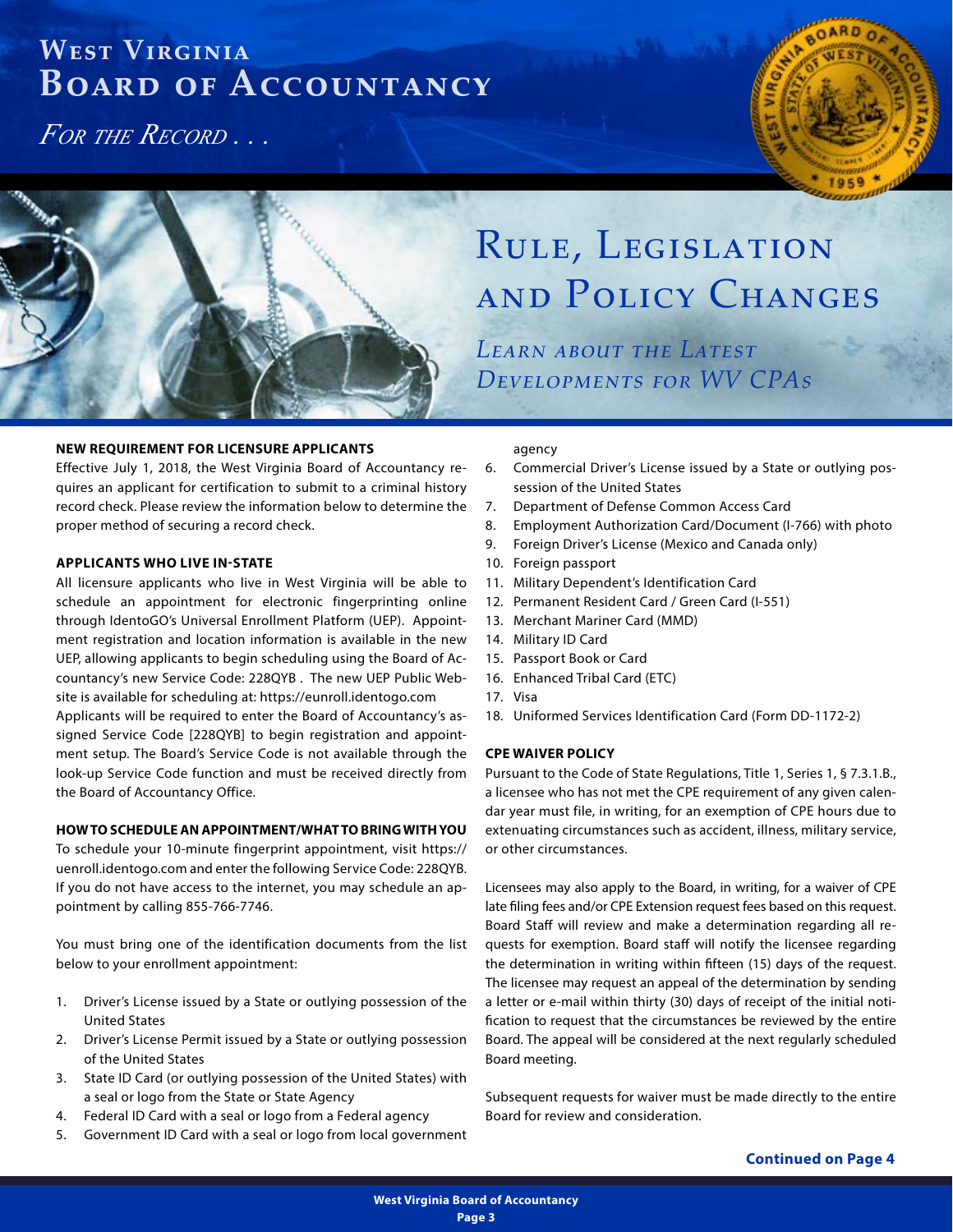<span id="page-3-0"></span>*For the Record . . .*

### Rule, Legislation and Policy CHANGES (CONTINUED)

#### **APPEAL PROCESS**

- 1. Any licensee who wishes to appeal the initial determination for CPE Waiver shall submit the request in writing (through mail or email) no later than thirty (30) days after the initial notification. Board staff will place the appeal on the Agenda for the next regularly scheduled Board meeting.
- 2. At the next regularly scheduled Board meeting, the Board shall review the request for CPE Waiver and make a decision based on the extenuating circumstances presented by the licensee and, if applicable, the licensee's CPE history. The Executive Director or CPE Coordinator will advise the licensee in writing within fifteen (15) days regarding the Board's decision.
- 3. All CPE Waiver requests and resulting correspondence will be uploaded to the licensee's CPE record. These files will be kept on record for a minimum of ten (10) years.

#### **NEW LEGISLATION**

With the passage of House Bill 118 on June 17, 2019, boards and licensing authorities were required to promulgate legislation to regulate and make consistent the consideration of prior criminal convictions in initial licensure determinations. The proposed rule requires a rational nexus between prior criminal convictions considered by the licensing authority and the profession for which the initial licensure is sought. In determining whether a criminal conviction bears a rational nexus to the accounting profession, the Board shall consider:

- 4.1.d.10.a. The nature and seriousness of the crime;
- 4.1.d.10.b. The passage of time since the commission of the crime;
- 4.1.d.10.c. The relationship of the crime to the ability, capacity, and fitness required to perform the duties and discharge the responsibilities of the accounting profession; and
- 4.1.d.10.d. Any evidence of rehabilitation or treatment undertaken by the applicant.

It also requires the Board to allow a potential applicant who has not previously applied for licensure to petition the board at any time for a determination of whether the individual's criminal record will disqualify him or her from obtaining a license. The applicant may submit with the petition evidence of rehabilitation, letters of reference, and any other information the applicant deems relevant to show fitness and the ability to practice as a Certified Public Accountant. It requires the Board to provide the applicant with such determination within sixty (60) days. The fee for the eligibility determination is \$150.00 and upon acknowledgment of eligibility the fee will be deducted from the applicable initial licensure application fee.

If you have questions, please contact the Board office by email at wvboa@ mail.wvnet.edu , or by phone at (304) 558-3557.

Alliance for Responsible<br>Professional Licensing

#### **PROFESSIONAL LICENSING:** Rigorous for a reason ukers debate the adent of licensing teached for many jobs. The<br>I professions rightly require rigorous and ongoing education, is

### ARPL Creates Unified Voice

The answers to frequently asked questions about why professional regulation matters can be found on the Alliance for Responsible Professional Licensing's (ARPL) website: ResponsibleLicensing.org. Formed to educate policy makers and the public on the importance of clear, responsible licensing standards for the professions, ARPL is supported by NASBA, the AICPA, the American Institute of Architects, American Society of Civil Engineers, Council of Landscape Architectural Registration Boards, National Council of Examiners for Engineering and Surveying, and the National Society of Professional Engineers.

The website provides answers to questions such as: How does licensing protect consumers and the public? Is there really a call to eliminate professional licensing? Aren't there some licensing requirements that are excessive? Doesn't licensing limit competition?State Boards will be receiving communications tools and ideas to help drive a coordinated, national communications and engagement strategy to explain the importance of professional licensing and what's at risk if licensing is weakened.

Contact NASBA Director of Legislative and Governmental Affairs John Johnson (jjohnson@nasba.org) for additional information.

*Reprinted with permission from the August 2019 NASBA State Board Report.*

**PARK**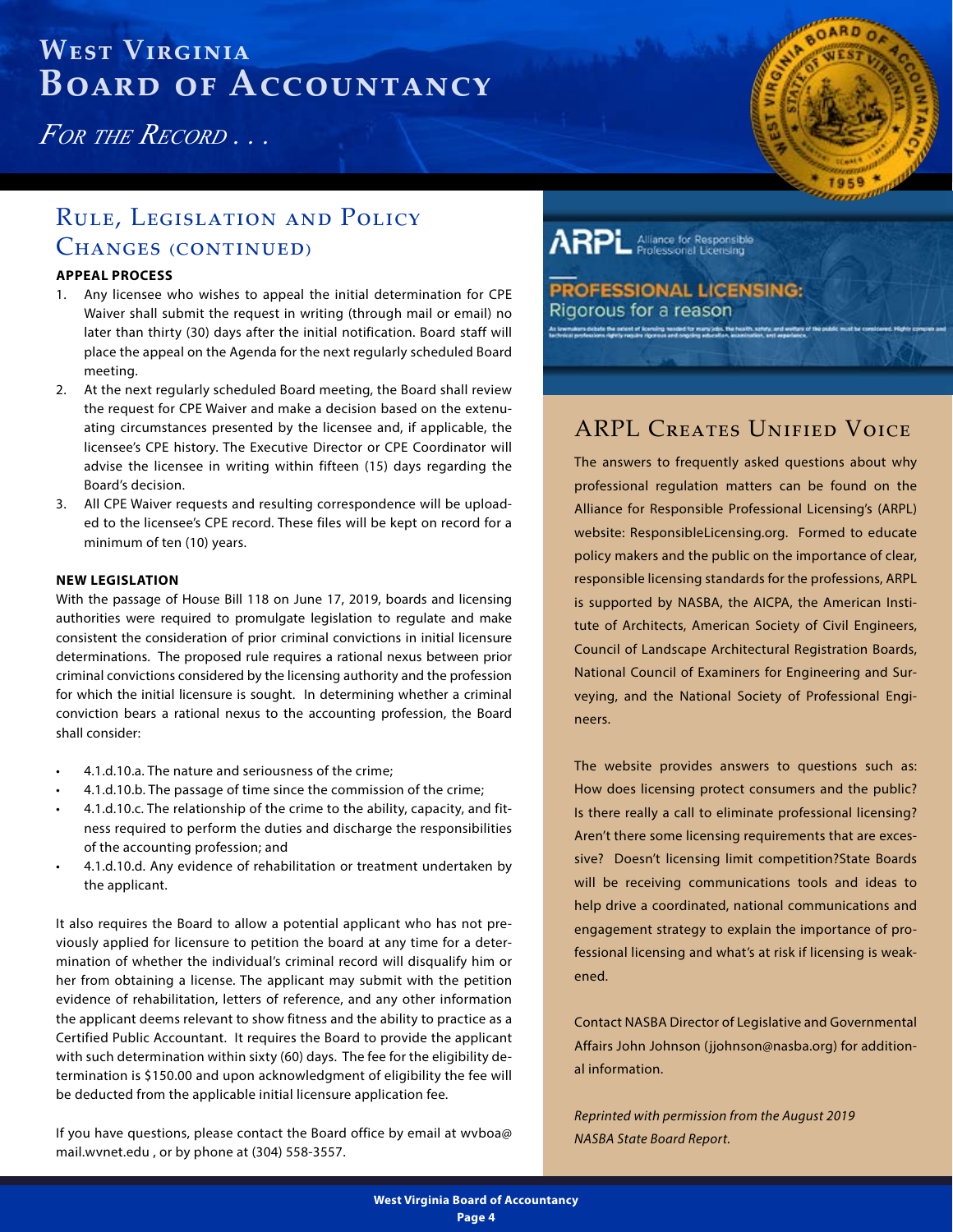<span id="page-4-0"></span>*For the Record . . .*



#### **In Memoriam Continued**

Randall K. Gibson March 21, 2017

William D. Chambers August 8, 2017

William R. Breese December 13, 2017

Bradley S. Boord January 30, 2018

Raymond E. Leasure March 19, 2018

> Leroy Maybe April 30, 2018

Marvin E. Vernatter May 16, 2018

Vipin Madan November 18, 2018

Charles W. Wright December 22, 2018

Robert L. Mitchell, II December 24, 2018

John T. Landers February 2, 2019

Robert S. Maust February 4, 2019

William D. Johnson February 10, 2019

> Stanley A. Cox April 4, 2019

Gary L. Cochran August 1, 2019

### PLEASE UPDATE ANY NAME OR ADDRESS CHANGES

To ensure proper delivery of licensure correspondence, the Board requests all licensees to notify the Board in writing within thirty (30) days if you have a new email address, changed employment, moved, or changed your name and have not notified the Board of this change. You may make these changes to your personal information by utilizing the online CPA Change of Information form at [https://www.boa.wv.gov/changeInfo/](https://www.boa.wv.gov/changeInfo/CPA/index.asp) [CPA/index.asp](https://www.boa.wv.gov/changeInfo/CPA/index.asp).

If your name has changed, please provide a COPY of the document that changed your name. For example, a COPY of the Marriage Certificate, or the first page of the divorce decree indicating the Civil Action Number and the page which indicates your name change.

Firms should notify the Board in writing if any of the following have occurred:

- 1. Formation of a new firm;
- 2. Addition of a partner, member, manager or shareholder;
- 3. Retirement, withdrawal or death of a partner, member, manager or shareholder;
- 4. Any change in the name of the firm;
- 5. Dissolution of the firm;
- 6. Change in the management of any branch office in this State;
- 7. Establishment of a new branch office or the closing or change of address of a branch office in this State; or
- 8. The occurrence of any event or events which would cause the firm **not** to be in conformity with the Accountancy Law or Board of Accountancy Rules and Rules of Professional Conduct.

Firms may notify the Board of these changes in writing and submit via the US Postal service to 405 Capitol St. Suite 908 ~ Charleston, WV 25301, or via email at wvboa@mail.wvnet.edu.

### IN MEMORIAM

Mrs. Jo Ann Harden Walker, 91, former Executive Director of the WV Board of Accountancy, passed away on July 3, 2018. Mrs. Walker retired June 30, 2014 after 43 years of dedicated service to the Board and to the accounting profession. The beloved former Executive Director was responsible for laying the groundwork for many of the daily processes and procedures still in place today. She will be greatly missed by so many for her phenomenal personalization of each and every CPA Exam Candidate and Licensee.



**Jo Ann Harden Walker**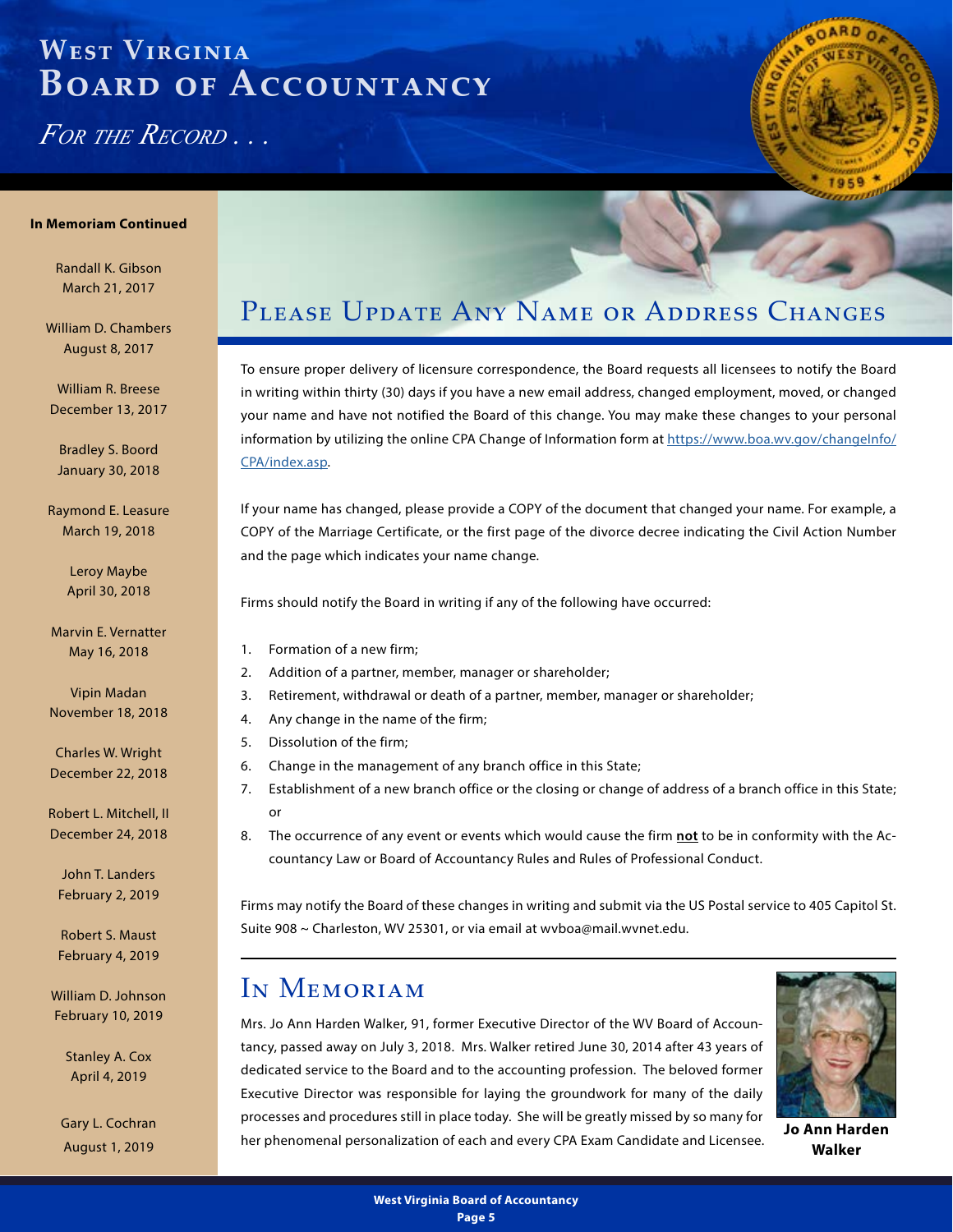<span id="page-5-0"></span>*For the Record . . .*



ADAM MICHAEL ADKINS NATHAN TYLER ALDERSON MICHELLE NICOLE AMMON KIA ANTIS JONATHAN DAVID AUSTIN LAUREN ELIZABETH BEAM RYAN HOPKINS BOGGS SHEA JONATHAN BOOTHE DARA ELAINE BRITTON KEITH CHARLES BRODE STEPHANIE NICOLE BROOKS YVONNE M. BRUBACHER KASIE M BUCKLEY CHRISTOPHER ERNEST BURKY BRETT MATTHEW BURNS JENNA ELIZABETH BURNS JUDY MORRIS CARLSON KATELYN ANNE CHAFIN TYLER JEFFREY CLENDENIN WILLIAM JOSEPH COOK J. JEREMY COOPER ANTHONY ALLEN CORNELL SARAH ELIZABETH CROUSE JOHN GILBERT CUCKLER URIAH LEE CUMMINGS MICHAEL WILLIAM CUPPETT SUSAN M. CYPHERT AMANDA LYNN DAUGHERTY MARTHA JANE DAVIS LISA ANN DEMOSS JOSEPH SCOT DePERGOLA ELIZABETH BROOKE DEVAULT ASHLEY ANN DONOHEW CHARLES R DOTCHIN

ALLEN LEE EDENS DEREK N. EFAW GARLIN ETHAN FOX VIRGINIA MELISSA FREY CAROL GATES ANTHONY THEODORE GHIARDI IAN DANIEL GILLMEISTER TYLER MCCUE GOODYKOONTZ NANCY FOLZENLOGEN GRAY MARK EUGENE GREEN MIA RAE GRESAK CYNTHIA M GROSS AUSTIN LEE GUNNOE SARAH ELAINE HENDERSON JAYE TEE HERRON EVAN SCOT HURST JORDAN ARIELLE ISAACS BRYCE ANDREW JOHNSON WILLIAM LESTER JOHNSON RUTHEY MIRANDA KELLEY JASON PAUL KNODE WILLIAM PAUL KOONTZ ANDREW JOHN KOSKY BECKY KUHN THOMAS JOSEPH LANDIS CHRISTOPHER A. LONGERBEAM RONALD WALT MCGRADY SCOTT NELSON McKINNEY LUCAS CRANE MEDDERS ANDREW THOMAS MELLERT HOLLAND JAMES MILLER JILL GARRETT MOATS MICHAEL MODENA EMILY JANE MORELAND

SONNY WALKER MORRIS ROGER C. NADEAU BRADLEY ALLEN NELSON BRANDON H. NICHOLAS THOMAS ANTHONY NORTON KRISTEN ELIZABETH NUNLEY TIMOTHY CARL ORR FRANCIS D. OWENS STEVEN GUY PARKER REBEKAH G PARSONS SUMMER CATHLEEN PATRICK HEATHER PETERS MELISSA PETITT MICHELLE WHITNEY PETTEY TREVOR JOHN PHADDEN LORENDA JOYCE PINSON SAMUEL BURWELL PRESTON MARK CHRISTOPHER PRITT JARED ALAN PROCTOR MICHELLE KATHRYN PYLES ERIC W RAMSEY TAYLOR MARIE RANGER FRED ROSSELL TYLER CHRISTOPHER ROWLAND LUKAS SEARS SANDRA SEYMORE RODNEY KERT SHIPWAY MEGAN ELIZABETH SHIVES HANNAH LYNN SHREVE SUSAN ELIZABETH SLOWINSKI ANTONIO KENNETH SMITH JEREMY DELAINE SMITH PHILIP A SMITH JUSTINE C SNYDER

LINDA C SPENCER TAMARA DAWN STEPHENS AMY BETH SULLIVAN JOSHUA THOMAS SULLIVAN DANIEL BERNARD SWEENEY YF TAO SARAH TAWZER-HEGENBART ZEKE ANDREW TAYLOR CHASE FIKE THOMAS CAILIN YOHO THOMPSON ELIZABETH BLAIR THORNHILL COREY TORNES MICHAEL VICTOR TUSIC DOMINIC J USHER JULIA ANNE VILLERS ANITA KARY WAGLEY SEAN WALKER JEFFREY D WALLA JESSICA ROSE WALTER BRANDON DAVE WALTERS LAKIN PAIGE WALTERS ALBERT LEE WILSON OLIVIA CHRISTINE WOLEEN ANTHONY MICHAEL WOODS DREW MICHAEL WOOLRIDGE DONGLING WU MICHAEL ALLEN YONEY VANESSA RENEE YOUNG WYATT DANIEL YOUNG TING TING ZHU